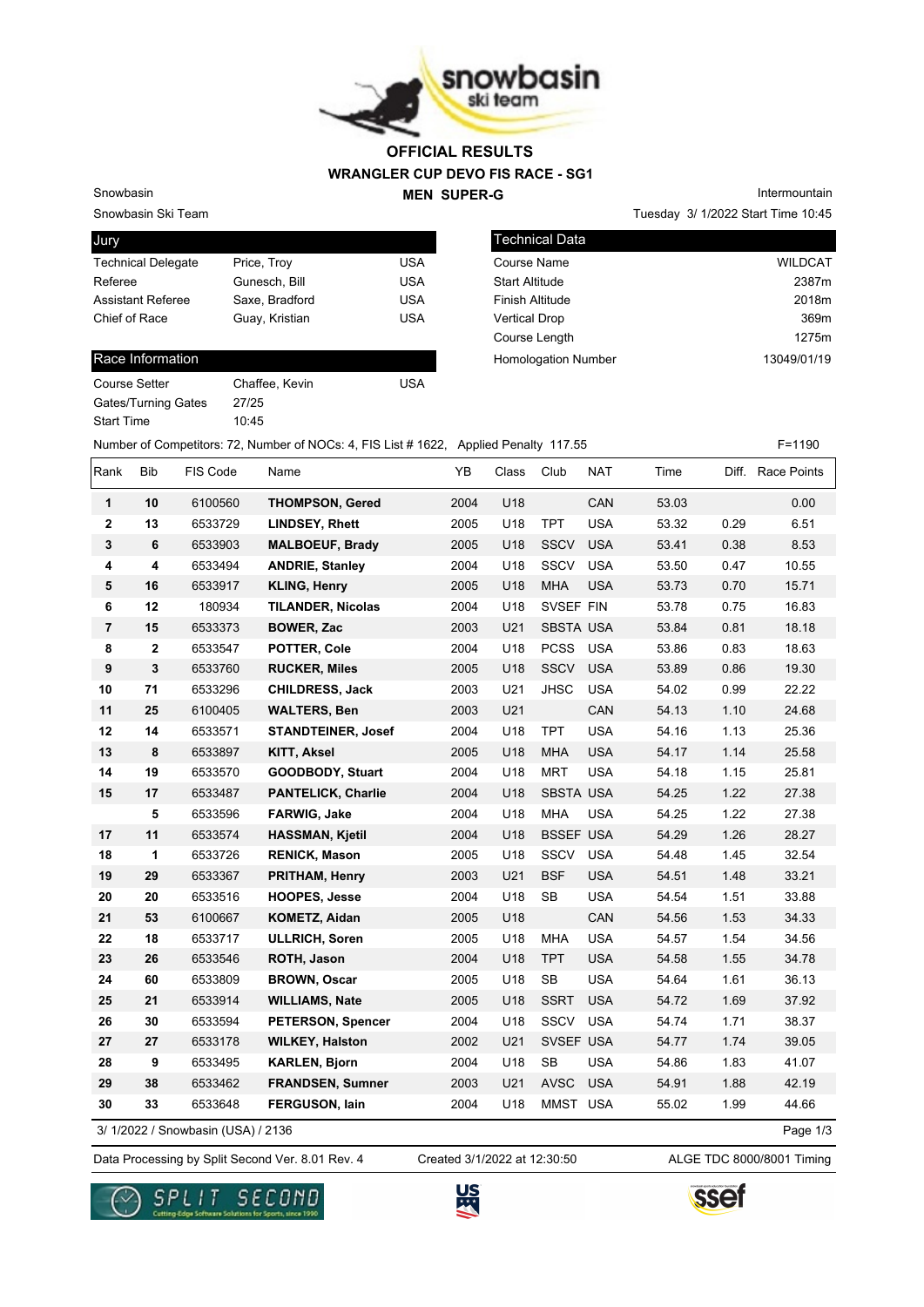# **WRANGLER CUP DEVO FIS RACE - SG1 MEN SUPER-G OFFICIAL RESULTS**

Intermountain

|      | Snowbasin Ski Team |                                     |                                                  |      |                              |                  |            | Tuesday 3/ 1/2022 Start Time 10:45 |       |                           |
|------|--------------------|-------------------------------------|--------------------------------------------------|------|------------------------------|------------------|------------|------------------------------------|-------|---------------------------|
| Rank | Bib                | FIS Code                            | Name                                             | YB   | Class                        | Club             | <b>NAT</b> | Time                               | Diff. | Race Points               |
| 31   | 41                 | 6533744                             | <b>CURCI, Cole</b>                               | 2005 | U18                          | SVSEF USA        |            | 55.06                              | 2.03  | 45.55                     |
| 32   | 52                 | 6100564                             | <b>BINLEY-EWING, Thomas</b>                      | 2004 | U18                          |                  | CAN        | 55.12                              | 2.09  | 46.90                     |
| 33   | 57                 | 6533727                             | <b>PRICHARD, Campbell</b>                        | 2005 | U18                          | <b>RM</b>        | <b>USA</b> | 55.15                              | 2.12  | 47.57                     |
| 34   | 63                 | 6533912                             | <b>MCGEE, Nico</b>                               | 2005 | U18                          | <b>JHSC</b>      | <b>USA</b> | 55.17                              | 2.14  | 48.02                     |
| 35   | 23                 | 6533754                             | <b>STEWART, Jake</b>                             | 2005 | U18                          | <b>SSCV</b>      | <b>USA</b> | 55.21                              | 2.18  | 48.92                     |
| 36   | 47                 | 6533541                             | <b>ALLEYNE, Nikhil</b>                           | 2004 | U18                          | <b>SBSTA USA</b> |            | 55.23                              | 2.20  | 49.37                     |
| 37   | 34                 | 6533876                             | <b>MACK, Declan</b>                              | 2005 | U18                          | <b>SBSTA USA</b> |            | 55.25                              | 2.22  | 49.82                     |
| 38   | 32                 | 6533586                             | <b>CLAUSEN, Sam</b>                              | 2004 | U18                          | <b>JHSC</b>      | <b>USA</b> | 55.29                              | 2.26  | 50.71                     |
| 39   | 56                 | 6533510                             | <b>RIXON, Taylor</b>                             | 2004 | U18                          | SVSEF USA        |            | 55.31                              | 2.28  | 51.16                     |
| 40   | 22                 | 6533490                             | <b>CULLEN, Robert</b>                            | 2004 | U18                          | SVSEF USA        |            | 55.38                              | 2.35  | 52.73                     |
| 41   | 35                 | 6533900                             | SIEGAL, Matt                                     | 2005 | U18                          | <b>RM</b>        | <b>USA</b> | 55.44                              | 2.41  | 54.08                     |
| 42   | 31                 | 6533759                             | <b>GAYER, Harrison</b>                           | 2005 | U18                          | <b>SSCV</b>      | <b>USA</b> | 55.49                              | 2.46  | 55.20                     |
| 43   | 42                 | 6533247                             | <b>SCHLOPY, Mason</b>                            | 2003 | U21                          | <b>RM</b>        | <b>USA</b> | 55.51                              | 2.48  | 55.65                     |
| 44   | 61                 | 6533786                             | LACKEY, Jack                                     | 2005 | U18                          | <b>MMST</b>      | <b>USA</b> | 55.59                              | 2.56  | 57.45                     |
| 45   | 46                 | 6533719                             | <b>MACUGA, Daniel</b>                            | 2005 | U18                          | <b>PCSS</b>      | <b>USA</b> | 55.61                              | 2.58  | 57.90                     |
| 46   | 39                 | 6100669                             | <b>PETERSON, Hunter</b>                          | 2005 | U18                          |                  | CAN        | 55.79                              | 2.76  | 61.93                     |
| 47   | 48                 | 6533314                             | <b>MCCOUBREY, Shaw</b>                           | 2003 | U21                          | SVSEF USA        |            | 55.92                              | 2.89  | 64.85                     |
| 48   | 55                 | 6533891                             | <b>MASTERSON, Cody</b>                           | 2005 | U18                          | SBSTA USA        |            | 56.56                              | 3.53  | 79.21                     |
| 49   | 40                 | 6100563                             | <b>GODDARD, Cody</b>                             | 2004 | U18                          |                  | CAN        | 56.82                              | 3.79  | 85.05                     |
| 50   | 45                 | 6533604                             | <b>JURASEK, Jordon</b>                           | 2004 | U18                          | <b>WMRT</b>      | <b>USA</b> | 56.86                              | 3.83  | 85.95                     |
| 51   | 58                 | 6533777                             | <b>MAYHEW, Brandon</b>                           | 2005 | U18                          | <b>SB</b>        | <b>USA</b> | 57.01                              | 3.98  | 89.31                     |
| 52   | 43                 | 6533862                             | <b>ENGLISH, Connor</b>                           | 2005 | U18                          | <b>BSF</b>       | <b>USA</b> | 57.13                              | 4.10  | 92.00                     |
| 53   | 44                 | 6533673                             | <b>HAIRSTON, Tanner</b>                          | 2003 | U21                          | SVSEF USA        |            | 57.26                              | 4.23  | 94.92                     |
| 54   | 36                 | 6533735                             | <b>LAWRENCE, David</b>                           | 2005 | U18                          | <b>TPT</b>       | <b>USA</b> | 57.32                              | 4.29  | 96.27                     |
| 55   | 59                 | 6533813                             | <b>PETERSON, Aidan</b>                           | 2005 | U18                          | <b>TPT</b>       | <b>USA</b> | 57.41                              | 4.38  | 98.29                     |
| 56   | 49                 | 6533623                             | <b>CARROLL, Edison</b>                           | 2004 | U18                          | <b>TPT</b>       | <b>USA</b> | 57.58                              | 4.55  | 102.10                    |
| 57   | 62                 | 6533723                             | <b>NORMAND, Tommy</b>                            | 2005 | U18                          | SVSEF USA        |            | 58.07                              | 5.04  | 113.10                    |
| 58   | 68                 | 6533845                             | <b>TOBLER-WRATHALL, Gilbert</b>                  | 2005 | U18                          | SB               | <b>USA</b> | 58.28                              | 5.25  | 117.81                    |
| 59   | 70                 | 6533544                             | DOBROVINSKY, Alex                                | 2003 | U21                          | <b>PCSS</b>      | <b>USA</b> | 58.31                              | 5.28  | 118.48                    |
| 60   | 69                 | 6533615                             | <b>BOURNAKEL, Nicos</b>                          | 2004 | U18                          | <b>RM</b>        | <b>USA</b> | 58.38                              | 5.35  | 120.05                    |
| 61   | 50                 | 6533287                             | <b>ESTELLE, Graham</b>                           | 2003 | U21                          | <b>BSF</b>       | <b>USA</b> | 58.54                              | 5.51  | 123.65                    |
| 62   | 54                 | 6100557                             | <b>MILLS, Cameron</b>                            | 2004 | U18                          |                  | CAN        | 58.57                              | 5.54  | 124.32                    |
| 63   | 66                 | 6533866                             | <b>WOLF, Hamish</b>                              | 2005 | U18                          | SRSEF USA        |            | 58.67                              | 5.64  | 126.56                    |
| 64   | 51                 | 130053                              | <b>TANG, Calcy Ning-Chien</b>                    | 2004 | U18                          | PCSS TPE         |            | 1:00.51                            | 7.48  | 167.85                    |
|      |                    |                                     |                                                  |      |                              |                  |            |                                    |       |                           |
|      |                    | <b>NOT PERMITTED TO START</b>       |                                                  |      |                              |                  |            |                                    |       |                           |
|      |                    | <b>DID NOT START: 3 competitors</b> |                                                  |      |                              |                  |            |                                    |       |                           |
|      |                    |                                     |                                                  |      |                              |                  |            |                                    |       |                           |
|      | 65                 | 6533257                             | <b>PAVLICEK, Lucas</b>                           | 2003 | U21                          | SB               | <b>USA</b> |                                    |       |                           |
|      | 64                 | 6100580                             | KIDD, Logan                                      | 2004 | U18                          | <b>SMS</b>       | CAN        |                                    |       |                           |
|      | 28                 | 6533810                             | JARVIE, Max                                      | 2005 | U18                          | <b>SB</b>        | <b>USA</b> |                                    |       |                           |
|      |                    | DID NOT FINISH: 5 competitors       |                                                  |      |                              |                  |            |                                    |       |                           |
|      | 72                 | 6533797                             | <b>CORNELLA, Preston</b>                         | 2005 | U18                          | <b>SRSEF USA</b> |            |                                    |       |                           |
|      | 67                 | 6533783                             | <b>SPARRER, William</b>                          | 2005 | U18                          | <b>SB</b>        | <b>USA</b> |                                    |       |                           |
|      |                    |                                     |                                                  |      |                              |                  |            |                                    |       |                           |
|      |                    | 3/ 1/2022 / Snowbasin (USA) / 2136  |                                                  |      |                              |                  |            |                                    |       | Page 2/3                  |
|      |                    |                                     | Data Processing by Split Second Ver. 8.01 Rev. 4 |      | Created 3/1/2022 at 12:30:50 |                  |            |                                    |       | ALGE TDC 8000/8001 Timing |



Snowbasin